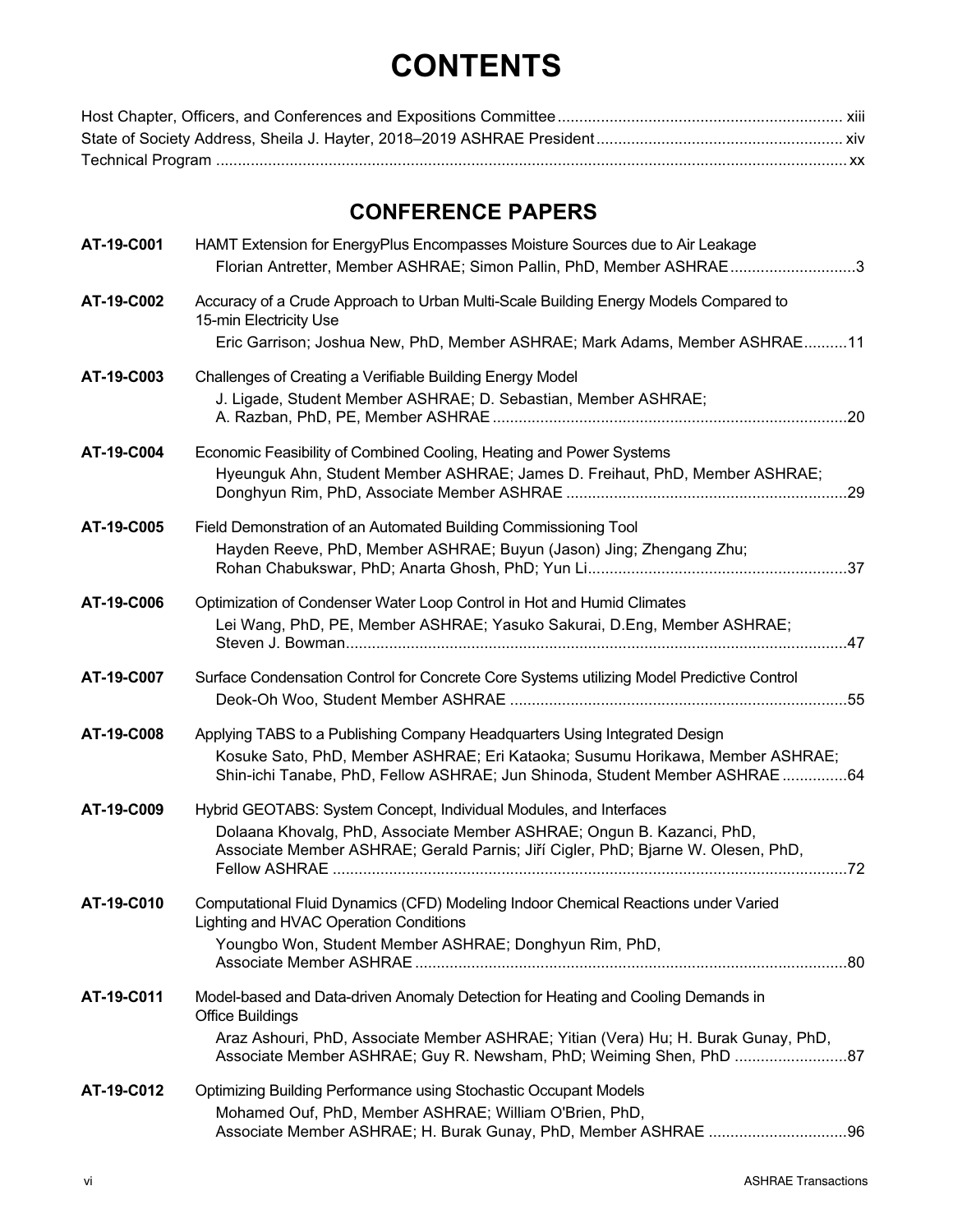| AT-19-C013 | Toward Machine Learning-based Prognostics for Heating Ventilation<br>and Air-Conditioning Systems                                                              |  |
|------------|----------------------------------------------------------------------------------------------------------------------------------------------------------------|--|
|            |                                                                                                                                                                |  |
| AT-19-C014 | Power Consumption Simulator of Data Center by using Computational Fluid Dynamics and<br>Machine Learning                                                       |  |
|            | Hayato Kuwahara; Ying-Feng Hsu, PhD; Kazuhiro Matsuda;                                                                                                         |  |
| AT-19-C015 | The Effect of Forced Air Warming Devices on Surgical Site Infection                                                                                            |  |
|            | Abdel K. Darwich, PE, Member ASHRAE; Fatih Turan, Member ASHRAE;                                                                                               |  |
| AT-19-C016 | Analysis of Displacement Ventilation for Hospital Patient Rooms                                                                                                |  |
|            |                                                                                                                                                                |  |
| AT-19-C017 | A New Fast Fluid Dynamics Model for Data-Center Floor Plenums                                                                                                  |  |
|            | Wei Tian, PhD; James W. VanGilder, PE, Member ASHRAE; Xu Han,                                                                                                  |  |
|            | Student Member ASHRAE; Christopher M. Healey, PhD; Michael B. Condor;                                                                                          |  |
| AT-19-C018 | The Assumption of Equidistance in the Seven-point Thermal Sensation Scale and a                                                                                |  |
|            | Comparison between Categorical and Continuous Metrics                                                                                                          |  |
|            | Aghniaey Sama, Student Member ASHRAE; Thomas M. Lawrence, PhD, PE,                                                                                             |  |
| AT-19-C019 | Predicting Thermal Comfort in Mixed-mode Office Building in the UK                                                                                             |  |
|            | Xiaoyan Luo, Student Member ASHRAE; Mahroo Eftekhari, PhD, Member ASHRAE;<br>Faisal Durrani, PhD; Dulhas Maliyekkal Kanhirothkandi, Associate Member ASHRAE158 |  |
| AT-19-C020 | Maximize Thermal Comfort in Open-plan Offices by Occupant-oriented Control<br>based on Individual Thermal Profile                                              |  |
|            |                                                                                                                                                                |  |
| AT-19-C021 | Quantifying the Importance of Measured Metabolic Rates and Clothing Levels<br>for Effectively Using a Predicted Mean Vote Model: A Global Sensitivity Analysis |  |
|            | Jermy Thomas, Student Member ASHRAE; Tiffany Swenson;                                                                                                          |  |
| AT-19-C022 | Photocatalytic Activity and Durability of Commercial TiO <sub>2</sub> Photocatalysts<br>for Indoor Air Purification                                            |  |
|            | Alireza Haghighatmamaghani, Student Member ASHRAE; Fariborz Haghighat, PhD,<br>Fellow ASHRAE; Chang-Seo Lee, PhD, Associate Member ASHRAE184                   |  |
| AT-19-C023 | Capabilities and Limitations of Commercially Available Wireless Indoor Environment<br>Sensors                                                                  |  |
|            | Angelos Mylonas; Ongun B. Kazanci, PhD, Associate Member ASHRAE;                                                                                               |  |
| AT-19-C024 | Temporal Variations in Estimated Ventilation and Relative Performance<br>based on Continuous $CO2$ Monitoring in Offices                                       |  |
|            | Tomas Novotny, Member ASHRAE; Rick Aller; Salvatore della Vecchia; Samy Clinchard;                                                                             |  |
|            |                                                                                                                                                                |  |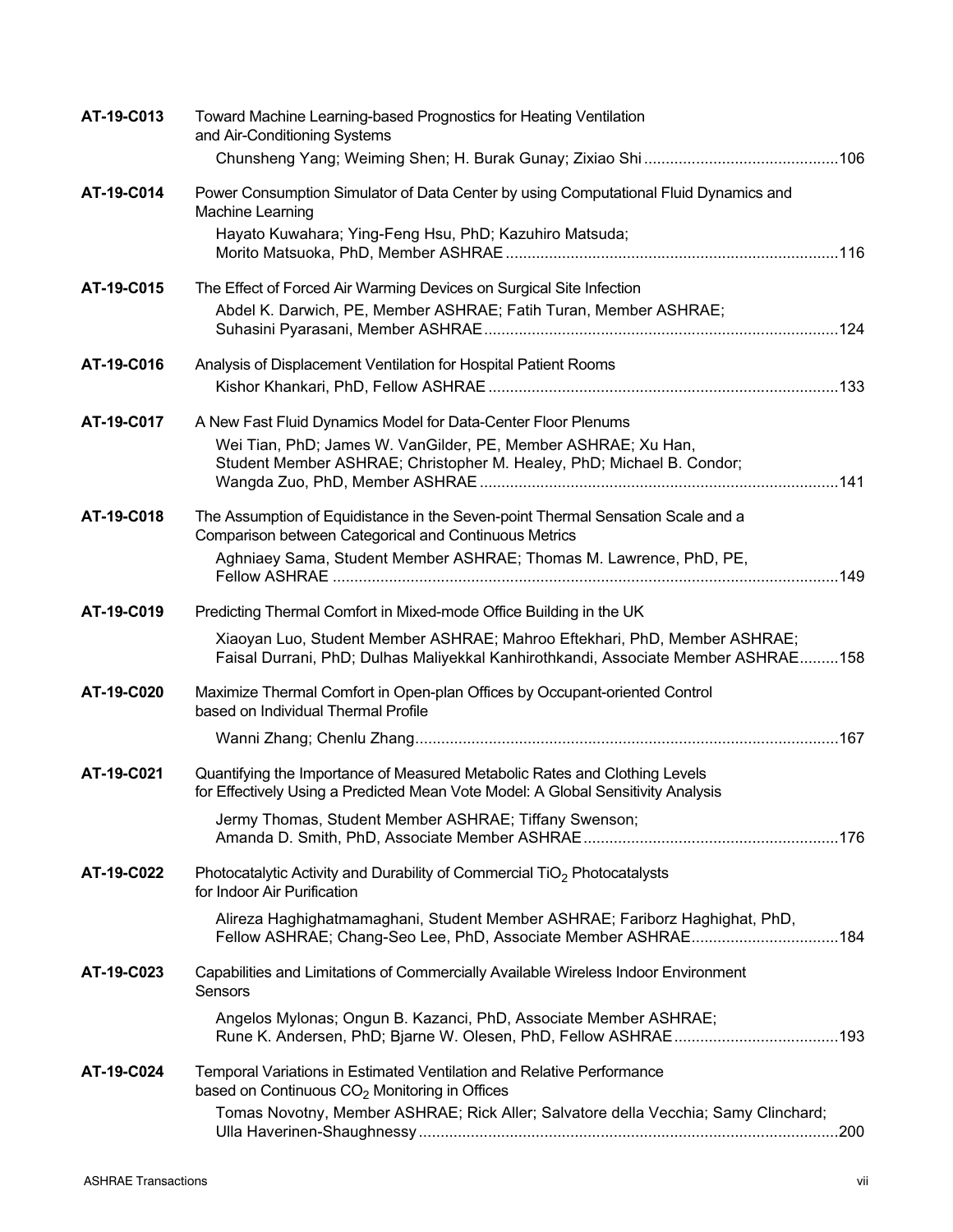| AT-19-C025 | Comparing Configurations for Supply and Return Vents in Mixed Air Distribution<br>Systems to Reduce Micro-particle Indoor Concentrations                                                                                                                                                                                     |
|------------|------------------------------------------------------------------------------------------------------------------------------------------------------------------------------------------------------------------------------------------------------------------------------------------------------------------------------|
|            | Walid Chakroun, PhD, Fellow ASHRAE; Soroor Alotabi, PhD, Member ASHRAE;<br>Nesreen Ghaddar, PhD, Member ASHRAE; Kamel Ghali, PhD, Member ASHRAE 206                                                                                                                                                                          |
| AT-19-C026 | Restoring Trust: How Building Automation, Operators and Tenants Restored Indoor<br>Evironmental Conditions following Failed Improvement Measures                                                                                                                                                                             |
|            |                                                                                                                                                                                                                                                                                                                              |
| AT-19-C027 | The Convergence of Standard 90.1, 62.1 and 55: Examples of Energy Efficiency Measures                                                                                                                                                                                                                                        |
| AT-19-C028 | Indoor Air Quality (IAQ) and Energy Efficiency                                                                                                                                                                                                                                                                               |
|            |                                                                                                                                                                                                                                                                                                                              |
| AT-19-C029 | Performance Evaluation of Active Chilled Beam in Real Office Conditions<br>in a High-Performance Building in Heating                                                                                                                                                                                                         |
|            | Rohit Upadhyay, Student Member ASHRAE; Rodrigo Mora, PhD,                                                                                                                                                                                                                                                                    |
| AT-19-C030 | Experimental and Simulation Studies on Solar-Ground Source Heat Pump System                                                                                                                                                                                                                                                  |
|            | Eikichi Ono; Taizo Shimo; Masaki Shioya, PhD; Yoshiro Shiba, PhD247                                                                                                                                                                                                                                                          |
| AT-19-C031 | Modeling and Parametric Study of Large Diameter Shallow Bore Helical<br><b>Ground Heat Exchanger</b>                                                                                                                                                                                                                         |
|            | Antash Najib, Student Member ASHRAE; Angelo Zarrella, PhD; Vinod Narayanan, PhD,<br>Member ASHRAE; Peter Grant; Curtis Harrington, PE; Rachael Larson255                                                                                                                                                                     |
| AT-19-C032 | Demonstration and Simulation of Gas Heat Pump-Driven Residential Combination<br>Space and Water Heating System Performance                                                                                                                                                                                                   |
|            | Paul Glanville, Member ASHRAE; Aleksandr Fridlyand, Member ASHRAE;<br>Chris Keinath, Member ASHRAE; Michael Garrabrant, Member ASHRAE 264                                                                                                                                                                                    |
| AT-19-C033 | Human Factors of High Performance Multifamily Housing                                                                                                                                                                                                                                                                        |
|            | Philip Agee, Student Member ASHRAE; Andrew McCoy, PhD; Georg Reichard, PhD, Member<br>ASHRAE; Brian Kleiner, PhD; Dong Zhao, PhD; Fredrick Paige, PhD 273                                                                                                                                                                    |
| AT-19-C034 | Energy Savings Estimates for Occupancy and Temperature-based Smart Ventilation<br>Control Approaches in Single-family California Homes                                                                                                                                                                                       |
|            | Jordan D. Clark, PhD, Associate Member ASHRAE; Iain S. Walker, PhD, Fellow ASHRAE;<br>Brennan D. Less; Spencer M. Dutton, PhD; Xiwang Li, PhD; Max H. Sherman, PhD,                                                                                                                                                          |
| AT-19-C035 | Next-Generation Residential Space Conditioning System for California                                                                                                                                                                                                                                                         |
|            | Sara Beaini, PhD, PE, Member ASHRAE; Ammi Amarnath; Walter Hunt, Member ASHRAE;<br>Ronald Domitrovic, PhD, Member ASHRAE; Sreenidhi Krishnamoorty, Student Member<br>ASHRAE; Curtis Harrington, PE; Mark Modera, PhD, PE, Fellow ASHRAE;<br>Robert Davis, PE, Member ASHRAE; Ryohei Hinokuma; Morton Blatt, Fellow ASHRAE289 |
|            |                                                                                                                                                                                                                                                                                                                              |
| AT-19-C036 | Design of Multi Nozzles for a Portable Air Flow Meter using Numerical Simulation                                                                                                                                                                                                                                             |
|            | Sang Taek Oh, PhD, PE, Associate Member ASHRAE; Jong Jun Park, Student Member<br>ASHRAE; Young II Kim, PhD, PE, Member ASHRAE; Sean Hay Kim, PhD,                                                                                                                                                                            |
|            |                                                                                                                                                                                                                                                                                                                              |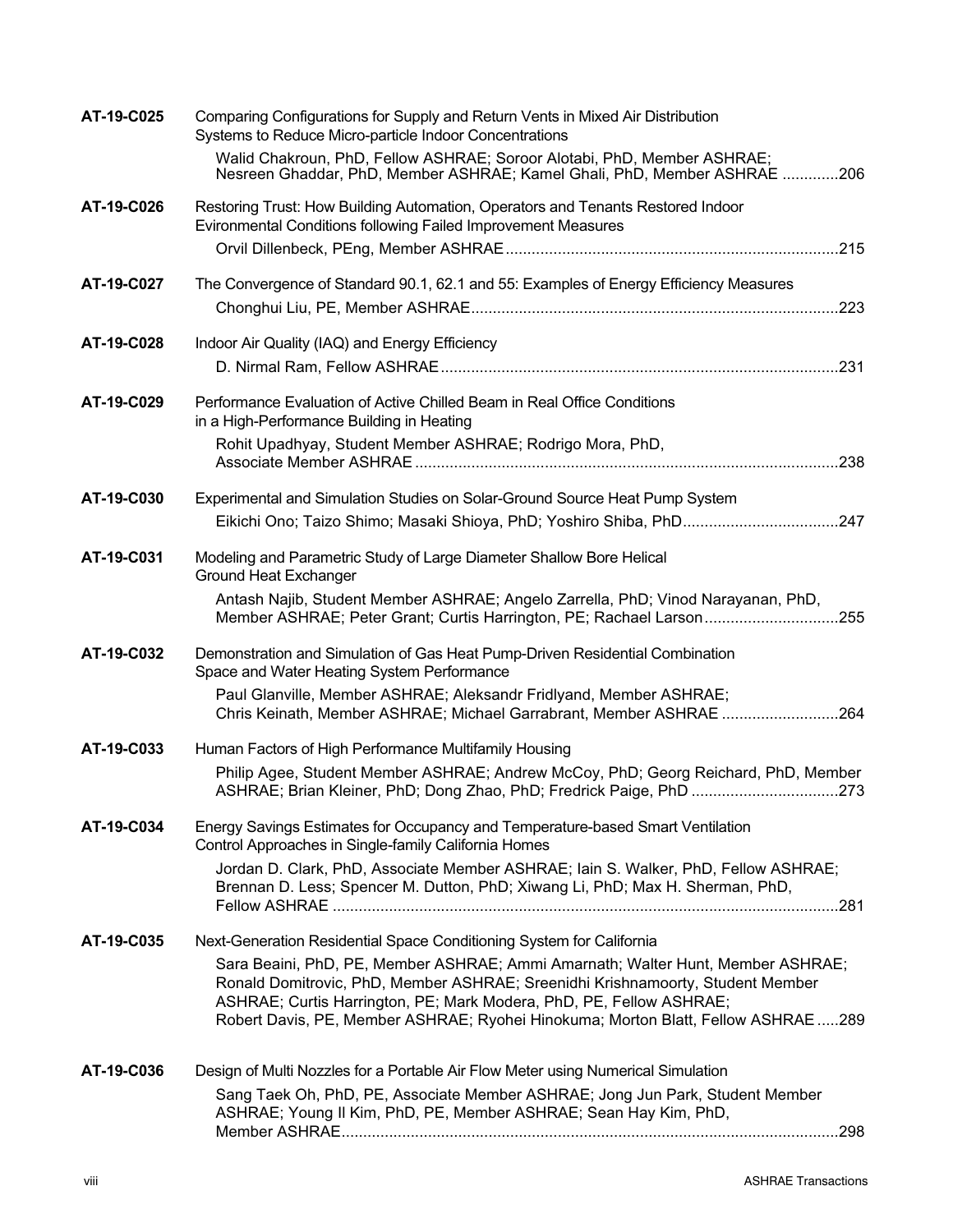| AT-19-C037 | Effect of Mixed Super-Hydrophilic and Super-Hydrophobic Surface Coatings on Droplets<br>Freezing and Subsequent Frost Growth During Air Forced Convection Channel Flows<br>Lorenzo Cremaschi, PhD, Member ASHRAE; Ellyn Harges, Student Member ASHRAE;<br>Burak Adanur, Student Member ASHRAE; Amy Strong, Student Member ASHRAE307 |
|------------|-------------------------------------------------------------------------------------------------------------------------------------------------------------------------------------------------------------------------------------------------------------------------------------------------------------------------------------|
| AT-19-C038 | Optimization of Microchannel Shape Using Analytical Models for Condensation                                                                                                                                                                                                                                                         |
|            | Khoudor Keniar, Student Member ASHRAE; Srinivas Garimella, PhD,                                                                                                                                                                                                                                                                     |
| AT-19-C039 | Improving Effective Energy-Efficient Commercial Package Dedicated Outside Air Systems<br>Located in Hot-Humid Climate Zones                                                                                                                                                                                                         |
| AT-19-C040 | In-Situ Observations of Series and Parallel Fan Powered Terminal Units                                                                                                                                                                                                                                                              |
| AT-19-C041 | Development and Calibration of an Online Energy Model for AHU Fan<br>Jin Dong, PhD, Member ASHRAE; Piljae Im, PhD, Member ASHRAE; Sen Huang, PhD,<br>Student Member ASHRAE; Yan Chen, PhD, Member ASHRAE; Jeffrey Munk, Member                                                                                                      |
| AT-19-C042 | Legionella Regulation, Cooling Tower Positivity and Water Quality in the Quebec Context<br>Patrick Racine, PEng, Member ASHRAE; Steve Elliott; Stephen Betts350                                                                                                                                                                     |
| AT-19-C043 | Method for Centrifugal Chiller Power Estimation and Prediction: Development and Verification<br>Marcelo Acosta, PEng, Member ASHRAE; Vladimir Suslov, PhD, PEng 360                                                                                                                                                                 |
| AT-19-C044 | Industry/Government/Academia Partner to Achieve SCOP > 5 Hot-Climate MEPS<br>Air-Cooled Chiller<br>Muhammad Tauha Ali, PE, Member ASHRAE; Peter Armstrong, PE, PhD,                                                                                                                                                                 |
| AT-19-C045 | Effect of the Specification of Chilled and Hot Water Coil on Efficiency of Air Conditioning<br>System with Water Thermal Storage<br>Tomoya Kawaji, PhD, Associate Member ASHRAE; Ryuji Yanagihara, PhD;<br>Nobuo Nakahara, Dr.Eng; Hiroshi Ninomiya, Member ASHRAE; Kazuki Nakatsuka 376                                            |
| AT-19-C046 | Desiccant Dehumidification Process for Energy Efficient Air Conditioning<br>Thomas B. Cremonte, Student Member ASHRAE; Jonathan Maisonneuve, PhD,                                                                                                                                                                                   |
| AT-19-C047 | A Novel Heat and Mass Transfer Model for Membrane-based Ionic Liquid Desiccant<br>Air Dehumidifier<br>Xiaoli Liu, Student Member ASHRAE; Ming Qu, PhD, Member ASHRAE; Xiaobing Liu, PhD,                                                                                                                                            |
| AT-19-C048 | Sensitivity Study of Crystallization Fouling in a Liquid-to-Air Membrane Energy Exchanger<br>using Three Desiccant Solutions<br>Adesola O. Olufade, PhD, Associate Member ASHRAE; Carey J. Simonson, PhD, PEng,                                                                                                                     |
| AT-19-C049 | A Liquid-Desiccant-Based Heat Recovery System for Gas-Fired Boilers in<br><b>District Heating Networks</b>                                                                                                                                                                                                                          |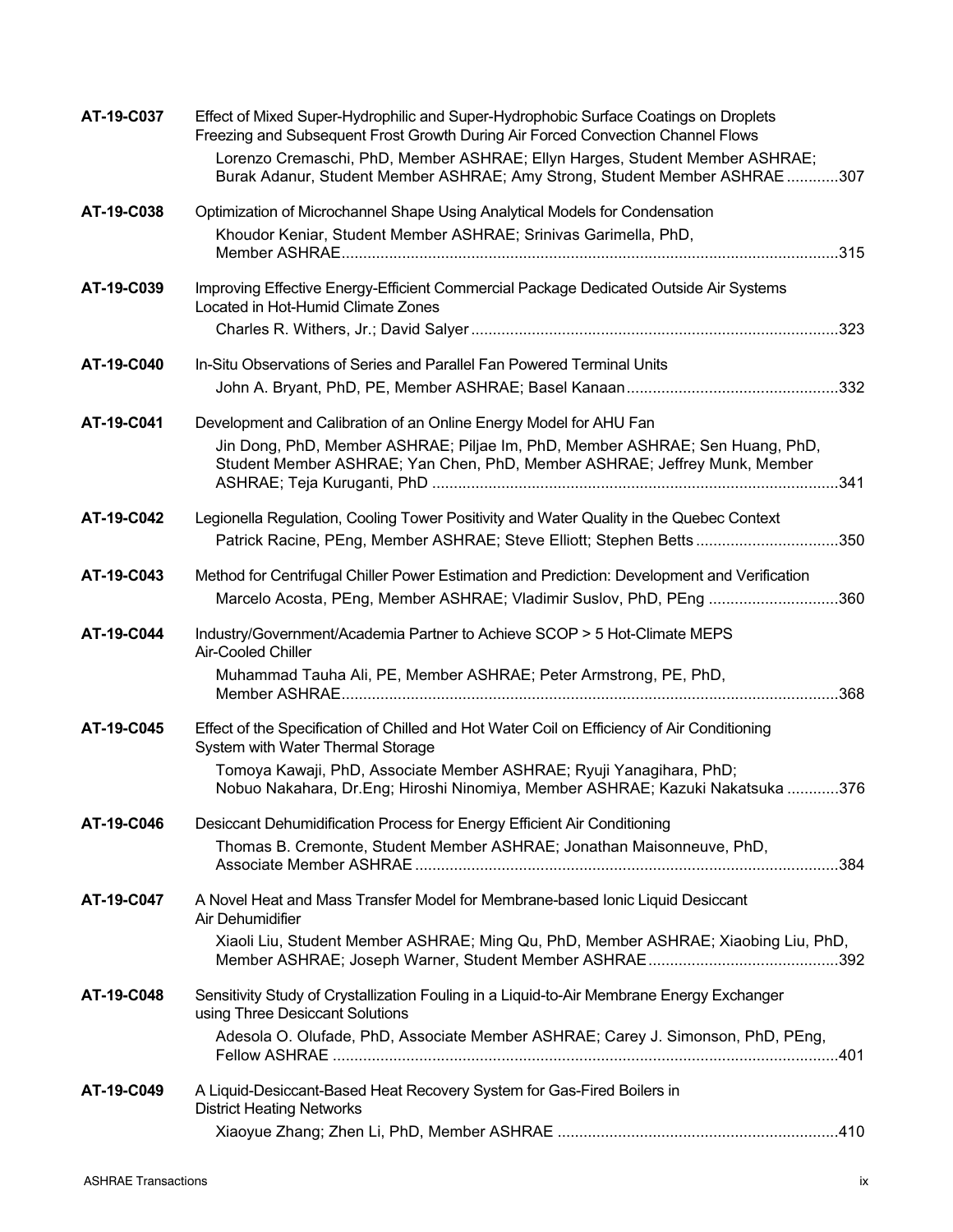| AT-19-C050 | Integrated Heat Recovery System Design of a Variable Refrigerant Flow (VRF)<br>Heat Recovery System with a Domestic Hot Water (DHW) System                    |  |
|------------|---------------------------------------------------------------------------------------------------------------------------------------------------------------|--|
|            | Dongsu Kim, Student Member ASHRAE; Jaeyoon Koh, PhD, Associate Member ASHRAE;                                                                                 |  |
| AT-19-C051 | A Case Study of Sensitivity Analysis of the Domestic Hot Water System in Large Hotels                                                                         |  |
|            | Zhihong Pang, Student Member ASHRAE; Zheng O'Neill, PhD, PE,                                                                                                  |  |
|            |                                                                                                                                                               |  |
| AT-19-C052 | Demonstrating the Benefit of Multi-Objective Optimization and Clustering<br>for the Design of Waste Heat Recovery Systems                                     |  |
|            | Gabriel Legorburu, PE, Associate Member ASHRAE; Amanda D. Smith, PhD,                                                                                         |  |
|            |                                                                                                                                                               |  |
| AT-19-C053 | Energy, Emissions and Economics (EEE) Impact Derivation and Applications<br>for Energy Performance Calculations and Comparisons                               |  |
|            | Neil Leslie, PE, Member ASHRAE; David Goldstein, PhD, Life Member ASHRAE444                                                                                   |  |
| AT-19-C054 | System-level Key Performance Indicators (KPIs) for Building Performance Evaluation                                                                            |  |
|            | Han Li, Associate Member ASHRAE; Tianzhen Hong, PhD, PE, Member ASHRAE;                                                                                       |  |
|            |                                                                                                                                                               |  |
| AT-19-C055 | Taking the (Fuel) Blinders off Energy Codes Part 2: Metrics and Mechanics in the Modern Era<br>Jim Edelson, Member ASHRAE; Alexi Miller, PE, Member ASHRAE461 |  |
| AT-19-C056 | <b>Targeting Building Energy Efficiency Opportunities:</b><br>An Open-source Analytical and Benchmarking Tool                                                 |  |
|            | Han Li, Associate Member ASHRAE; Carolyn Szum; Sara Lisaukas, Ahmed Bekhit, PhD:<br>Clay Nesler, Member ASHRAE; Steven C. Synder, PE, Member ASHRAE470        |  |
| AT-19-C057 | Comparison of Approaches for Calculating Annualized Data Center Energy Metrics                                                                                |  |
|            | Rehan Khalid, Student Member ASHRAE; Aaron P. Wemhoff, PhD,                                                                                                   |  |
| AT-19-C058 | Study on the Prediction Models of Temperature and Energy by using DCIM and Machine                                                                            |  |
|            | Learning to Support Optimal Management of Data Center                                                                                                         |  |
|            |                                                                                                                                                               |  |
| AT-19-C059 | Cooling System with Low Power Usage Effectiveness below 1.02x for Server Rooms                                                                                |  |
| AT-19-C060 | Novel Ventilation Concepts for Efficient Heating Dynamics of<br>Vehicle Passenger Compartments                                                                |  |
|            |                                                                                                                                                               |  |
| AT-19-C061 | Numerical Investigations of Thermal Comfort inside Cruise Ships                                                                                               |  |
|            | Ahmed Emad; Essam E. Khalil, Fellow ASHRAE; Gamal ElHarriry;                                                                                                  |  |
| AT-19-C062 | Shape Effectiveness of HVAC Outlets on Automobile Thermal Comfort                                                                                             |  |
|            | Ibrahim Reda; Essam E. Khalil, Fellow ASHRAE; Taher M. Aboudeif;                                                                                              |  |
| AT-19-C063 | Flammable Refrigerants: Performance Comparison, Safeties and Lessons Learned                                                                                  |  |
|            | Amir Jokar, PhD, PE, Member ASHRAE; Sean O'Hern, PhD, PE, Member ASHRAE;<br>David Anderson, PhD, PE; Michael Cundy, PhD, PE; Russell Ogle, PhD, PE 528        |  |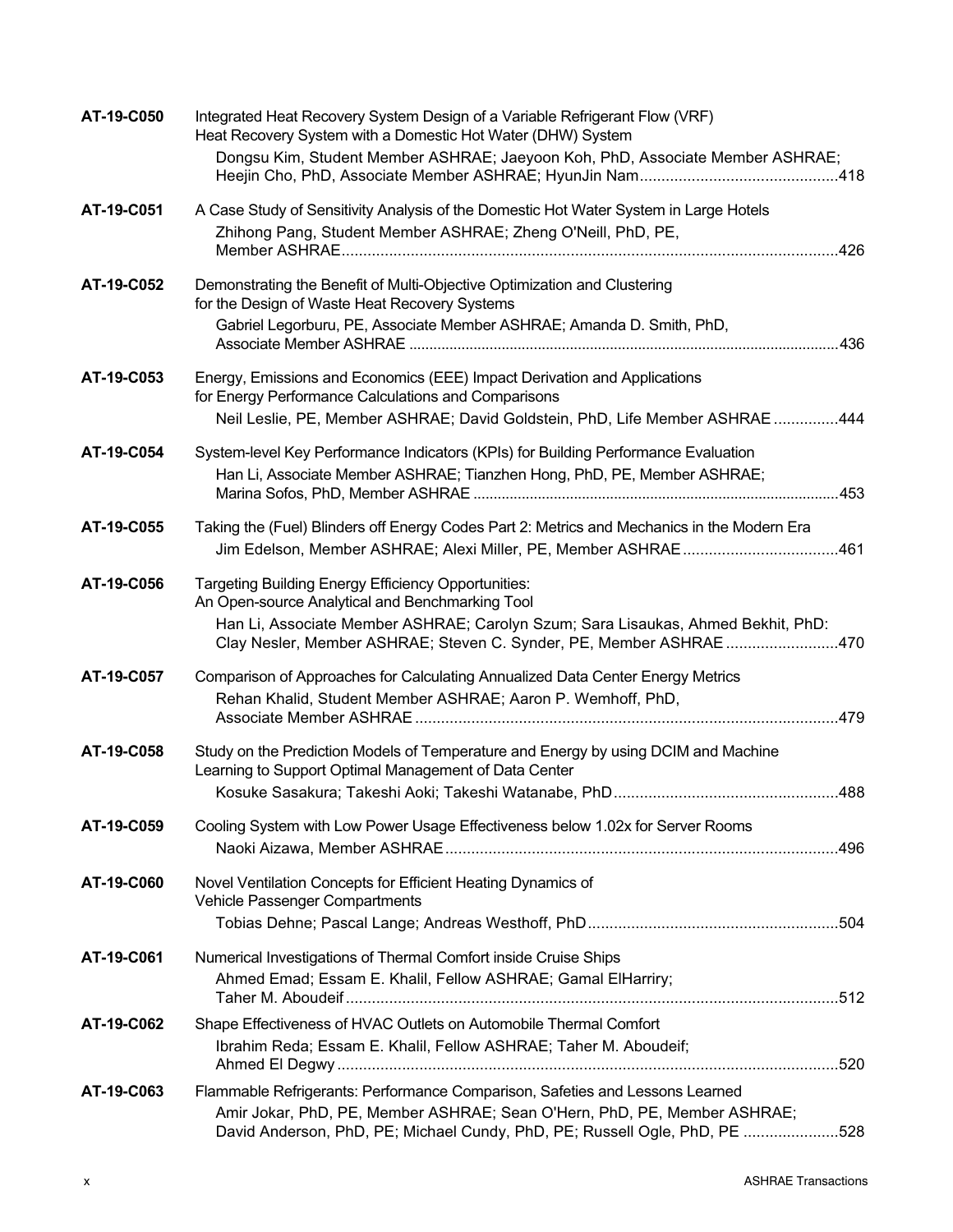| AT-19-C064 | Accelerated Life Methodology for Determining Acceptable Chemical Reactivity in<br><b>HVACR Systems</b>                                                                                                                                         |  |
|------------|------------------------------------------------------------------------------------------------------------------------------------------------------------------------------------------------------------------------------------------------|--|
|            | Steve Kujak, Member ASHRAE; Elyse Sorenson, Member ASHRAE 537                                                                                                                                                                                  |  |
| AT-19-C065 | Impacts of Defrosting Air Cooling Coils                                                                                                                                                                                                        |  |
|            | Donald J. Cleland, PhD, Fellow ASHRAE; Richard J. Love, PhD, Member ASHRAE; Todd B.<br>Jekel, PhD, PE, Member ASHRAE; Douglas T. Reindl, PhD, PE, Fellow                                                                                       |  |
| AT-19-C066 | <b>Improved Control of Condensers</b>                                                                                                                                                                                                          |  |
|            | Richard J. Love, PhD, Member ASHRAE; Donald J. Cleland, PhD, Fellow ASHRAE; Todd B.<br>Jekel, PhD, PE, Member ASHRAE; Douglas T. Reindl, PhD, PE, Fellow                                                                                       |  |
|            |                                                                                                                                                                                                                                                |  |
| AT-19-C067 | Performance Evaluation of Energy-Efficient Hybrid Ventilation Systems for Office Buildings<br>Hisaya Ishino, PhD, Member ASHRAE; Shuzo Murakami, PhD, Fellow ASHRAE;<br>Kimiko Kohri, PhD, Member ASHRAE; Isao Makimura; Fumio Nohara,<br>.563 |  |
| AT-19-C068 | Simulation Study of Infiltration Effects on Demand Controlled Ventilation System<br>with High-variant Occupancy Schedules                                                                                                                      |  |
|            | Siliang Lu, Student Member ASHRAE; Omer Karaguzel, PhD;                                                                                                                                                                                        |  |
| AT-19-C069 | Further Simplifying ASHRAE Standard 62.1 for Application to Existing Buildings:<br>Comparing Informative Appendix D and Section 6.2.5.2 with Real-World Data                                                                                   |  |
|            | Meghan McNulty, PE, Associate Member ASHRAE; Pamela Moua-Vargas,<br>Associate Member ASHRAE; Barry Abramson, PE, Member ASHRAE 579                                                                                                             |  |
| AT-19-C070 | Temporal Analysis of Wind Data for Wind-Driven Ventilation Assessment                                                                                                                                                                          |  |
|            | James Lo, PhD, Member ASHRAE; Yun Zhang, Student Member ASHRAE;                                                                                                                                                                                |  |

## **TECHNICAL PAPERS**

| AT-19-001 | A Review of Prior ASHRAE Research Efforts to Characterize Noise Propagation in Ducts<br>D.W. Herrin, Associate Member ASHRAE; Kangping Ruan, Student Member ASHRAE599                                                 |      |
|-----------|-----------------------------------------------------------------------------------------------------------------------------------------------------------------------------------------------------------------------|------|
| AT-19-002 | The Effect of Length on the Insertion Loss of Fiberglass-Lined Sheet Metal Ducts—Part I:<br>Rectangular Ducts (RP-1408)                                                                                               |      |
|           | Douglas Reynolds, PhD, Life Member ASHRAE; Michael Schwob, PE,                                                                                                                                                        | .609 |
| AT-19-003 | The Effect of Length on the Insertion Loss of Fiberglass-Lined Sheet Metal Ducts—Part II:<br>Round Ducts (RP-1408)                                                                                                    |      |
|           | Douglas Reynolds, PhD, Life Member ASHRAE; Michael Schwob, PE,                                                                                                                                                        |      |
| AT-19-004 | A Comparison of the Annual Energy Use of Fixed- and Variable-Airflow<br>Parallel Fan-Powered Terminal Units in a Small Office Building<br>Di Lu; Dennis L. O'Neal, PhD, PE, Fellow/Life Member ASHRAE; Peng Yin, PhD, |      |
|           | Associate Member ASHRAE.                                                                                                                                                                                              | 633  |
| AT-19-005 | Effects of System Materials toward the Breakdown of Lubricants<br>and Low-GWP Refrigerants (RP-1774)                                                                                                                  |      |
|           |                                                                                                                                                                                                                       |      |